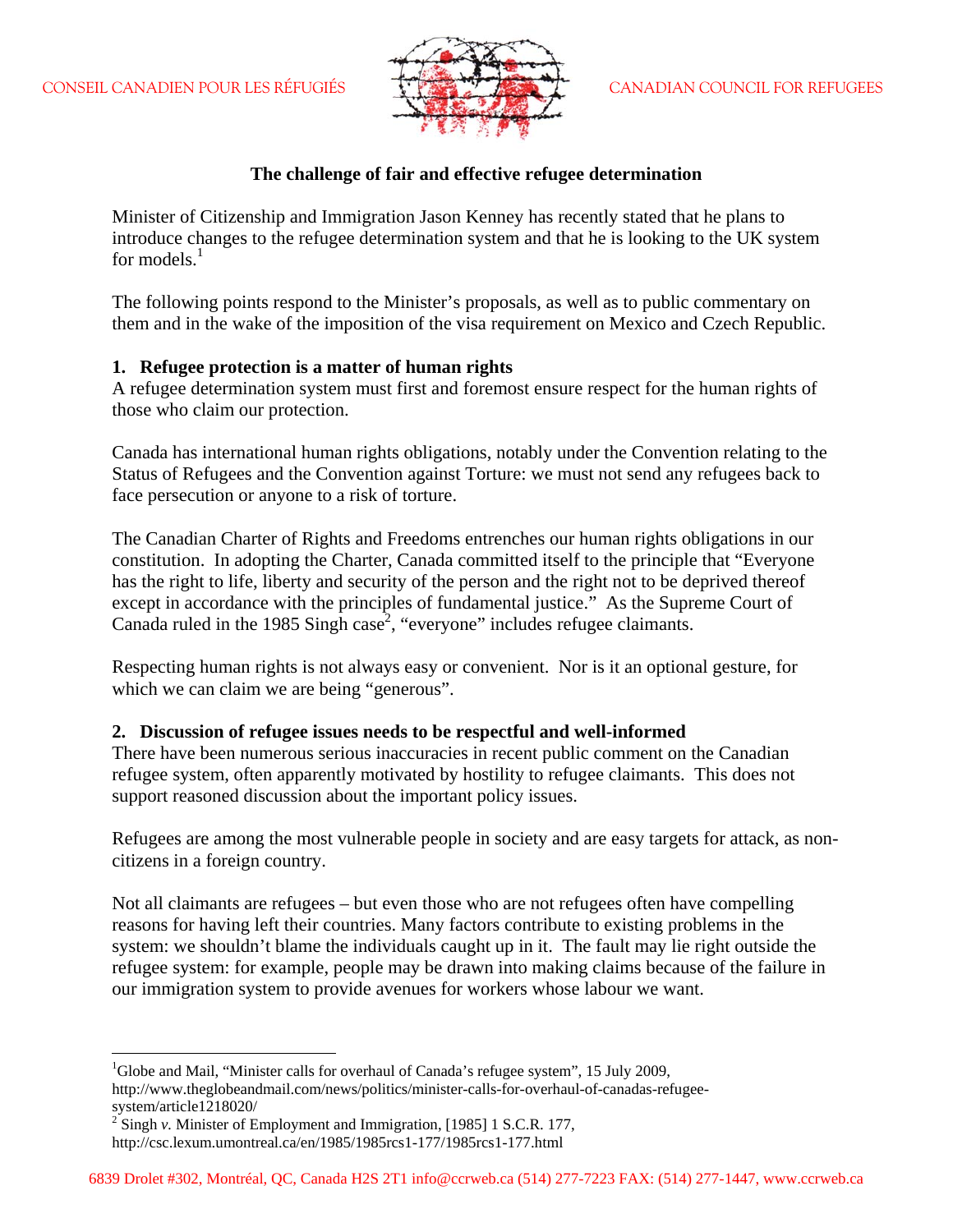# **3. Is a bogus crisis in the refugee system being generated as a political ploy?**

Other countries have seen governing parties whip up anti-refugee sentiments in order to win votes. On the eve of Australian elections in 2001, finding themselves down in the polls, John Howard's Liberals created a panic over the arrival of asylum seekers, and won the elections on the strength of the public backlash. $3$ 

In the current context of a minority government in Ottawa, controversial legislative change of the sort proposed by the Minister presumably has little chance of being passed, especially if an election is called. Then why is it being proposed? Is the goal to exploit a backlash against refugees for partisan political gain?

## **4. Refugee determination is an individual determination**

Refugee determination involves applying a complex legal definition to the facts of an individual case. It is inappropriate and unhelpful for people to make generalizations about whether certain groups of people are or are not refugees, without all the facts of the case.

Similarly, it is wrong to create a two-tier system, where some claimants are disadvantaged based on a factor such as their nationality.<sup>4</sup>

An effective refugee system requires determination of individual claims, based on all the facts and the law, by an expert, independent body.

## **5. The UK refugee system should not be copied**

 $\overline{a}$ 

The UK refugee system, which has been modified numerous times in recent years, is neither just nor efficient. Minister Kenney's proposal to model Canadian reforms on the UK system is illadvised.

Professor Colin Harvey,<sup>5</sup> an expert on the UK system, has commented:

"There are serious and ongoing human rights concerns with the approach adopted in the UK to asylum law and policy over the last decade. It is not a model to be recommended for Canada. The UK's model of deterrence and restriction has fed a general climate and culture of disbelief, with negative implications for all refugees, asylum seekers and migrants. Fairness has been compromised in the UK's overarching desire to reduce the numbers of asylum applications. The strategy has not worked even in its own terms, and the Canadian government would be best advised to have the self-confidence to continue to develop a Canadian model of refugee protection anchored in humanitarian principles of fairness, effectiveness and respect for the human rights of all. This is the type of model that stands the best chance of securing efficiency and effectiveness in the longer term. I hope Canada will have the good sense not to follow the UK's lead in this area of law and policy."

 $3$  For a brief account of this ignoble episode, visit http://www.safecom.org.au. Most of the asylum seekers in question were eventually recognized as refugees, although they spent years in detention on the island of Nauru first.

The Canadian refugee determination system already takes into account that state protection will normally be available in countries that are fully developed democracies, and requires claimants from such countries to demonstrate why the state can't or won't protect them.

<sup>&</sup>lt;sup>5</sup> Head of the Law School at Queen's University Belfast, a Human Rights Commissioner for Northern Ireland and author of 'Seeking Asylum in the UK: Problems and Prospects'.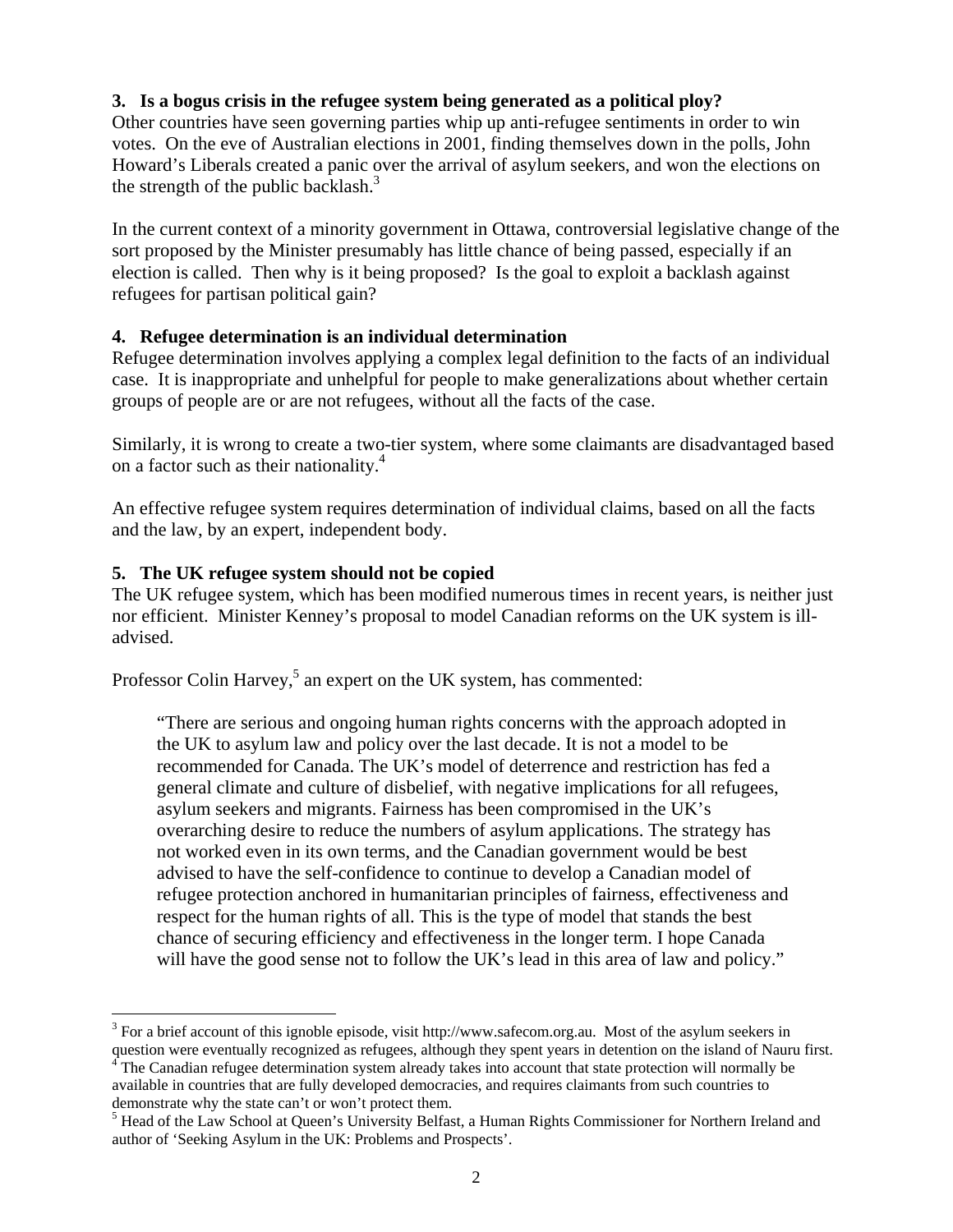Many changes in the UK asylum system have been introduced in the context of sensational media reporting, widespread misinformation and a marked politicization of the issue. This is the worst possible context for making well-considered policy changes, so it is not surprising that the UK system is not working well.

We can see that the UK has been struggling to create a functioning system by the frequent legislative changes:

1999: Immigration and Asylum Act 2002: Nationality, Immigration and Asylum Act 2004: Immigration and Asylum (Treatment of Claimants, etc.) Act 2006: Immigration, Asylum and Nationality Act 2006 2007: UK Borders Act 2008: Criminal Justice and Immigration Act 2009: Borders, Citizenship and Immigration Act

In addition, there have been numerous policy and practice changes, including the introduction in 2007 of the New Asylum Model.

"[P]oliticians in the UK have responded to a media and public outcry by producing ever more restrictive legislation on asylum. Far from helping improve the asylum system this legislation has made it harder to determine genuine need, leading to a lack of confidence in the process." Centre for Social Justice<sup>6</sup>

Widely reported problems in UK system include claimants being unfairly screened into a fasttrack process, where they are unable to present their cases properly, detained claimants unable to present their cases properly, inadequate legal aid and poor quality first-instance decision-making. Many critics charge that concerns about controlling numbers have taken precedence over deciding who needs protection, and have led to institutional bias against claimants.<sup>7</sup>

"The British Refugee Council is concerned by reports that Canada may be looking to replace independent decision making with decisions by immigration officers, replicating some of the most restrictive elements of the UK asylum system. While there are elements of the UK system that work well, fast-tracking and prejudging asylum claims, detaining refugees who have committed no crime, returning people to countries where they are not safe, and restricting refugees' ability to have a fair hearing of their asylum claim are not among them. Canada should not seek to introduce UK policies and practices that have been condemned by international bodies including the United Nations High Commissioner for Refugees, and that make it incredibly difficult for refugees to have their claims heard fairly." Gemma Juma, British Refugee Council

 $\overline{a}$ 

<sup>6</sup> Centre for Social Justice, *Asylum Matters*, December 2008, p. 33,

http://www.centreforsocialjustice.org.uk/client/images/FINAL%20Asylum%20Matters%20\_Web\_.pdf  $\frac{7}{7}$  The slogan used by the Home Office in announcing their New Asylum Model was "Swifter Decisions - Faster Removals" – a slogan that suggests that fairness and refugee protection may well be sacrificed. Press release, 18 January 2006, http://press.homeoffice.gov.uk/press-releases/new-asylum-model-swifter-decisio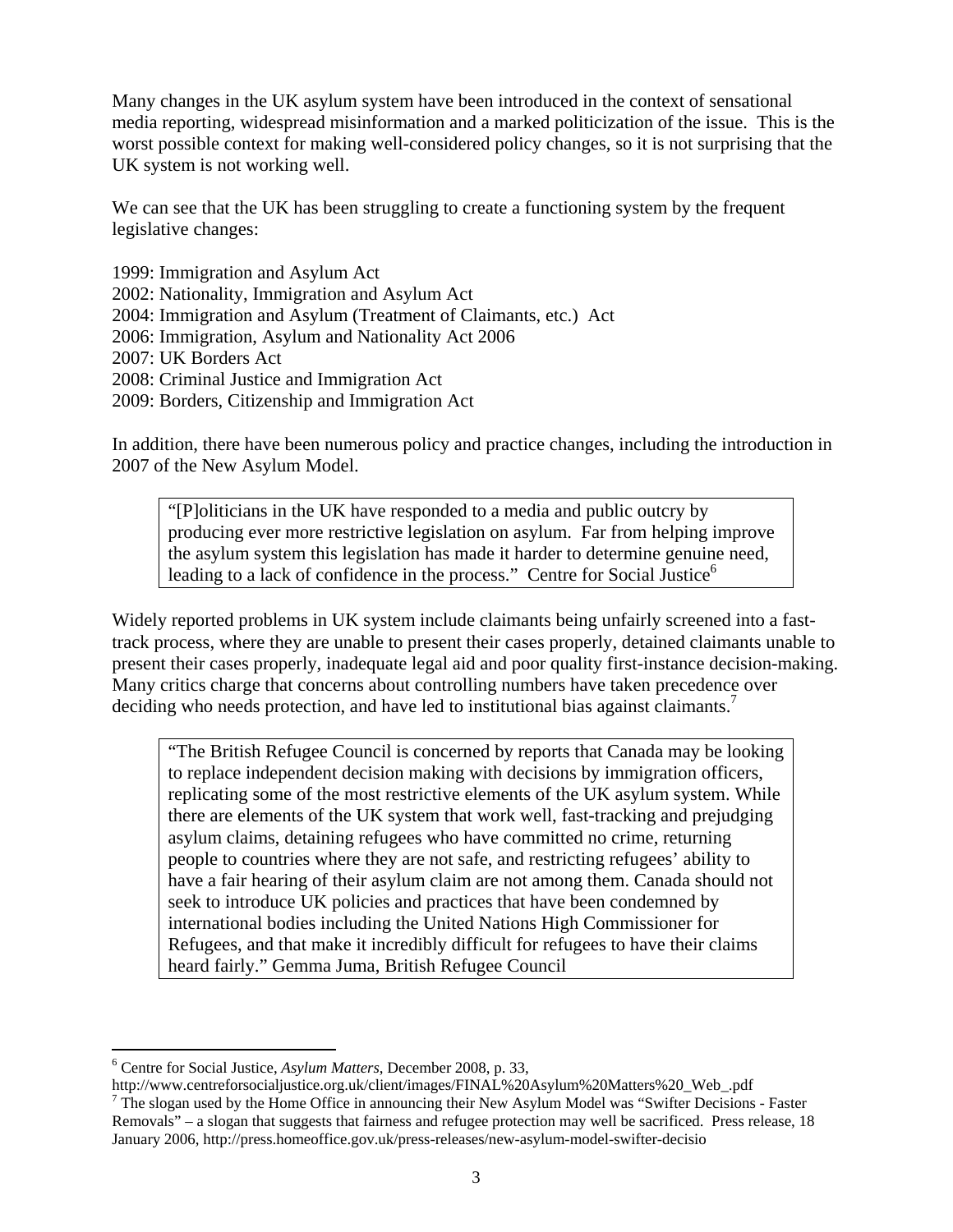Widespread destitution of failed refugee claimants has become a major issue in the UK. Many cannot leave the UK because it is not safe for them to return to their home country, but they are without government support or the right to work. A year ago the British Red Cross estimated that there were at least 26,000 destitute failed asylum seekers, living on Red Cross food parcels.<sup>8</sup> There is significant public support for these individuals in part because of lack of confidence in the system.

"Over the past few years there has been a growing resistance to the government's attempts to deport failed asylum seekers. From Manchester, from Sheffield, from Belfast, from Bristol, the Home Office is being bombarded with requests from British people all over the country asking for asylum seekers to be given another chance." Rachel Stevenson and Harriet Grant<sup>9</sup>

The problem of destitution of refugee claimants attracted the attention of the Parliamentary Joint Committee on Human Rights. In its 2007 report, the Committee concluded that "by refusing permission for most asylum seekers to work and operating a system of support which results in widespread destitution, the Government's treatment of asylum seekers in a number of cases reaches the article 3 [European Convention on Human Rights] threshold of inhuman and degrading treatment [...] We have been persuaded by the evidence that the Government has indeed been practising a deliberate policy of destitution of this vulnerable population."<sup>10</sup>

"… the treatment of asylum seekers falls seriously below the standards to be expected of a humane and civilised society." Independent Asylum Commission $11$ 

# **6. A high quality first decision is the best way to achieve fair and efficient refugee determination**

Many countries around the world have experimented with what Minister Kenney proposes: a quick first decision by an immigration officer, followed by an appeal to a tribunal. What that often means is poor first decisions, many of which have to be overturned at appeal.

Canada has been taking another approach: investing in high quality first level decisions, by an independent tribunal, supported by good documentation.

Working to get the first decision right is the better way to make refugee determination fair and efficient.

The UK experience illustrates this well: of first instance decisions, made by officials of the UK Border Agency, a high percentage are overturned on appeal. This adds to expenses, as well as undermining confidence in the system. In 2007 and 2008, 23% of rejections appealed by failed asylum seekers were overturned, rising to 26% in the first quarter of 2009. For some countries,

<sup>1</sup> <sup>8</sup> The Guardian, "Land of no return", Rachel Stevenson and Harriet Grant, 13 June 2008,

http://www.guardian.co.uk/uk/2008/jun/13/immigration.immigrationpolicy

 $9$  Ibid.

<sup>10</sup> House of Lords and House of Commons, Joint Committee on Human Rights, *The Treatment of Asylum Seekers*, Tenth report of Session 2006-2007, 30 March 2007,<br>http://www.publications.parliament.uk/pa/jt200607/jtselect/jtrights/81/81i.pdf

<sup>&</sup>lt;sup>11</sup> Independent Asylum Commission, *Interim Findings - Fit for Purpose Yet?*, March 2008, p. 2, http://www.independentasylumcommission.org.uk/files/Fit%20for%20Purpose%20Yet.pdf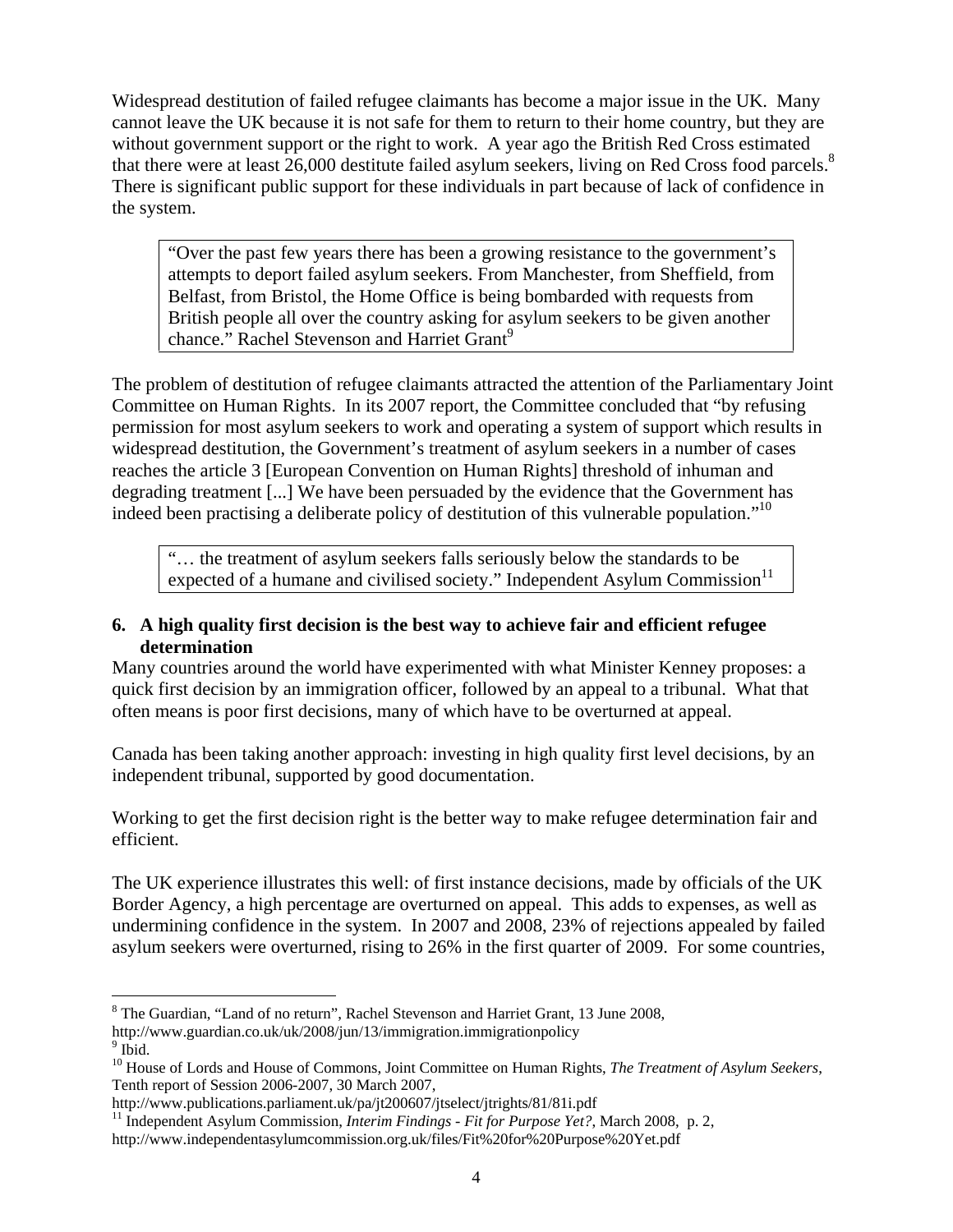the successful appeal rate is much higher: 56% for Zimbabweans and 40% for Somalis in the first quarter of  $2009$ <sup>12</sup>

Problems with the quality of first instance decision making has attracted the concern of the UNHCR, which has been running a Quality Initiative Project, in an attempt to address the shortcomings. The UNHCR has repeatedly identified "very serious and significant concerns with the approach to credibility assessment."<sup>13</sup> In 2008, they found particular problems with decisions in the detained fast track: an incorrect approach to credibility assessment, a high prevalence of speculative arguments, a lack of focus on material elements of the claim, and some decision-makers demonstrating "a limited understanding of refugee law concepts."<sup>14</sup> A year later, the concerns persisted.<sup>15</sup>

Assigning refugee determination to immigration officers, rather than a tribunal like the Immigration and Refugee Board, is fundamentally problematic for a number of reasons, including:

- $\triangleright$  Immigration officers don't have the necessary institutional independence. As departmental employees, they are likely to be influenced by departmental objectives such as reducing the number of claimants. Furthermore, since they ultimately report to the Minister, they may be biased by political considerations.
- $\triangleright$  In practice, immigration officers assigned to this level of decision-making are much more junior than those appointed to the Immigration and Refugee Board.<sup>16</sup>
- $\triangleright$  Immigration officers don't have available to them the same level of training, legal services support and research and documentation, as provided to members of the Immigration and Refugee Board.<sup>17</sup>

 $\overline{a}$ <sup>12</sup> Home Office, Control of Immigration: Quarterly Statistical Summary, United Kingdom - First Quarter 2009, http://www.homeoffice.gov.uk/rds/pdfs09/immiq109.pdf and Supplementary excel tables,

http://www.homeoffice.gov.uk/rds/pdfs09/immiq109supp.xls. Australia also has a first instance decision made by a civil servant, followed by an appeal to a tribunal. In 2007-08, the set-aside rate of appeals at the Refugee Review Tribunal was 18%, down from 30% in 2005-06, but rates for certain countries were much higher (e.g. 31% for Sri Lanka and 47% for Nepal). Migration Review Tribunal and Refugee Review Tribunal, Annual Report, 2007-2008,

Table 4.8, http://www.mrt-rrt.gov.au/annrpts/mrt-rrt/ar0708/MRTRRTAR0708.pdf 13 UNHCR, Quality Initiative Project, Fifth report, June 2008, for period February 2007 – March 2008, par. 2.4, http://www.unhcr.org.uk/what-we-do/documents/FifthReportkeyobservationsrecommendationsversionFINAL.pdf 14 Ibid., par. 2.3.

<sup>&</sup>lt;sup>15</sup> UNHCR, Quality Initiative Project, Sixth report, April 2009, for period April 2008 – March 2009, chapter 3, Conclusions, http://www.unhcr.org.uk/what-we-do/SixthReportKeyObservationsandRecommendations.pdf.pdf. This report focuses on child claimants and finds inadequate attention is paid to child-specific factors in assessing claims made by children. The National Audit Office also pointed to problems in the quality of first instance decision-making, finding that "whilst audits may show the need for improvements in some areas of decision making, the Agency does not follow up these findings to identify and reverse incorrect decisions." National Audit Office, *Management of Asylum Applications by the UK Border Agency*, January 2009, par. 6 (g),

http://www.nao.org.uk/publications/0809/management\_of\_asylum\_appl.aspx<br><sup>16</sup> This is certainly the case with Citizenship and Immigration Canada officers who currently make Pre-Removal Risk Assessments, which requires making refugee determinations.

<sup>&</sup>lt;sup>17</sup> For concerns about training of Pre-Removal Risk Officers, see Report of the House of Commons Standing Committee on Citizenship and Immigration, *Safeguarding Asylum - Sustaining Canada's Commitments to Refugees*, May 2007, http://tinyurl.com/ljn24x.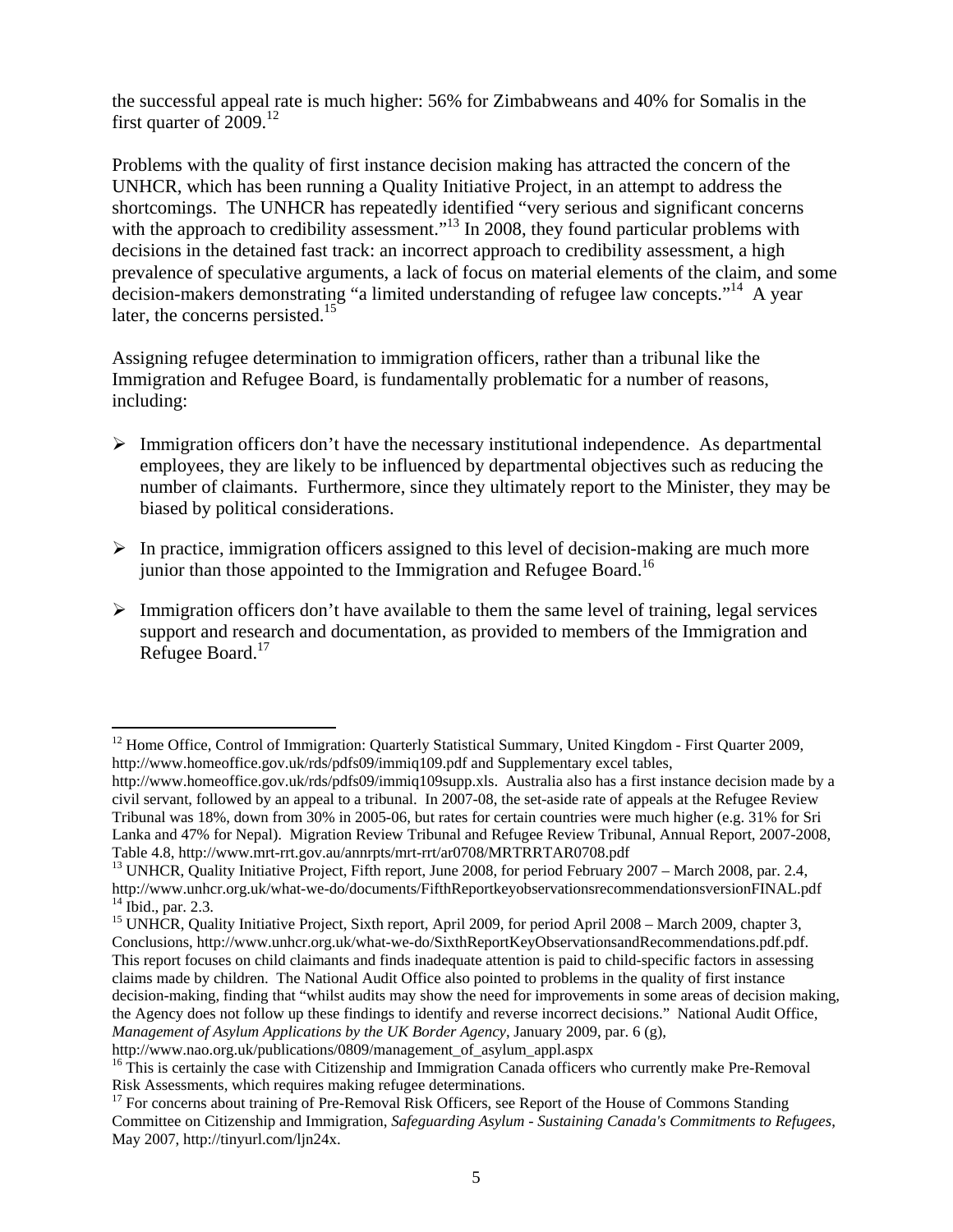"[R]efugees must be able to have their claim for protection heard by a decisionmaking body that is independent from political pressures and public hostility towards asylum seekers and refugees. The Canadian model of independent decision-making is one that is well respected internationally and recognised as a model of good practice." Gemma Juma, British Refugee Council

Ironically, while Minister Kenney is looking to the UK for inspiration for the Canadian system, some in the UK are recommending that the UK overhaul its system on the model of the Canadian. The Social Justice Centre recently reported that it was "very impressed with the Canadian asylum system where asylum decisions are made by independent highly trained 'members."<sup>18</sup> In making their proposal for a Canadian-inspired system, they argued that "greater investment and time at the beginning would ensure that a better quality of decision was being made, with fewer appeals, which will cost no more in the long term."<sup>19</sup>

The Canadian refugee system has also been frequently praised by the UN High Commissioner for Refugees, and promoted as a model internationally.

# **7. Fast-tracking some claims: often unfair and ineffective**

The idea of fast-tracking claims that seem unfounded is an attractive one. However, there are a number of problems:

- $\triangleright$  It is difficult to identify at the outset which claims are without merit. Some claims that seem superficially unfounded turn out on investigation to be serious claims. In the UK, claimants wrongly screened into the fast track have included survivors of torture, rape and other gender violence.<sup>20</sup> The Canadian system used to have a screening process designed to eliminate claims with "no credible basis" but it failed and was abandoned in 1993.
- $\triangleright$  Screening by country of origin is not useful because there are very few claimants from countries which one could confidently label safe. The countries currently preoccupying us, the Czech Republic and Mexico, have both experienced significant and well-documented human rights abuses and there are serious questions about whether the state is able or willing to protect its citizens. This is confirmed by the acceptance rates of those heard by the Immigration and Refugee Board. Over the last year and a half over 80% of Czechs and 15% of Mexicans heard were found to be refugees. While the acceptance rate of Mexicans certainly indicates that many claimants do not need Canada's protection, it also makes it impossible to argue credibly that we can presume a Mexican claim is not well-founded. In addition, the acceptance rate may be unfairly low: many of those refused are denied protection on the grounds that the Mexican state should be able to protect them. But, in the context of rising violence in Mexico, the state often does not offer protection, either because

 $\overline{a}$ 

<sup>18</sup> *Asylum Matters*, par. 7.2.3, supra at footnote 6.

 $^{19}$  Ibid.

<sup>20</sup> Bail for Immigration Detainees, *Refusal factory: Women's experiences of the Detained Fast Track asylum process at Yarl's Wood Immigration Removal Centre*, September 2007,

http://www.biduk.org/pdf/Fast%20track/BID\_RefusalFactory\_07.pdf. The National Audit Office found that some applicants are detained although their case is too complex for the fast-track, due to a failure to conduct a full screening interview, *Management of Asylum Applications by the UK Border Agency*, par. 10, supra at footnote 15.